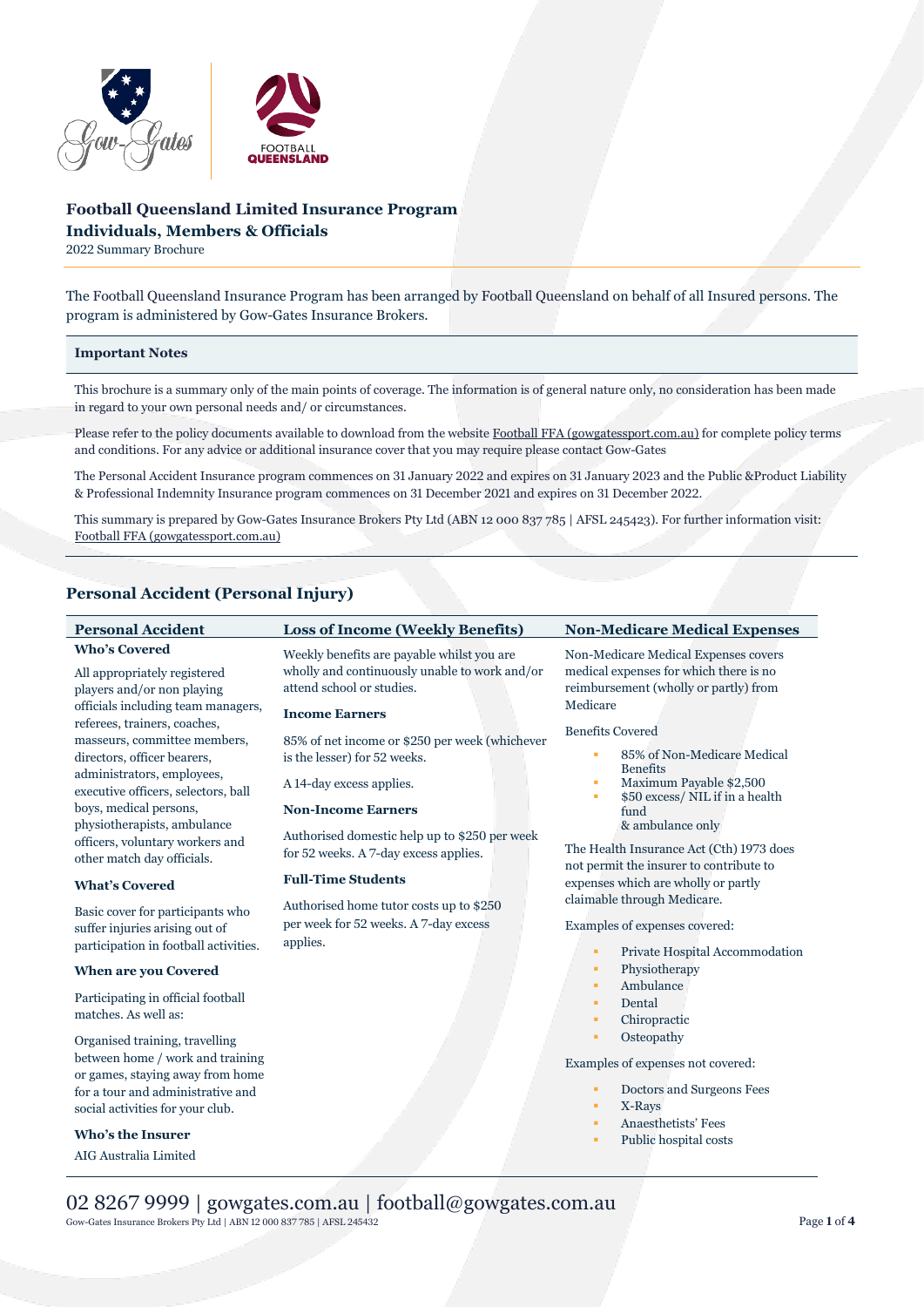# **Capital Benefits Other Benefits**

Capital Benefits are a lump sum benefit that is provided in the event of Death and Permanent Disability.

Benefits are payable based on a table of events available in the full policy wording.

Some of the benefits payable include:

**Death** - \$100,000 (U18 \$20,000)

**Paraplegia and Quadriplegia** - \$750,000

**Loss of sight of one eye** - \$100,000

**Loss of use of one limb** - \$100,000

There are other benefits payable under the Football Queensland Insurance Program for expenses which may be incurred as a result of a Football injury.

Some of these benefits include:

- **Funeral Expenses**
- Travel and Accommodation

Full details of these benefits as well as policy conditions are contained in the policy wording. A copy of the policy wording is available to download from the website [Football FFA \(gowgatessport.com.au\)/](https://football.gowgatessport.com.au/)

# **How to Make a Claim**

All claims need to be submitted online via the Sports Claims Portal. To find the portal appropriate to you and your Club:

- **1.** Visit the Gow-Gates Football Insurance Website [Football FFA \(gowgatessport.com.au\)](https://football.gowgatessport.com.au/)
- **2.** Select your relevant Association
- **3.** Navigate to the 'Claims' section and follow the link to lodge your claim online
- **4.** Register an Account for the Sports Claims Portal

The standard documentation you will be required to upload during the claims portal submission are:

- Club Declaration (to be completed and signed by an Authorised Representative of your Club e.g. President, Vice President, Secretary, Treasurer)
- Physician's Report (to be completed by a GP, specialist, surgeon or dentist)

If you are claiming for Loss of Income, in addition to the Club Declaration and Physician's Report you will also be required to upload:

- Employment Statement (to be completed by your employer)
- Incapacity to Work Statement Page 3 of the Physician's Report (to be completed by a GP, specialist or surgeon)

You will be prompted to download blank copies of the relevant documentation in Step 4 of the claims portal process. The claim submission is an 8 Step procedure and will save your progress as you complete each Step.

## **Points to Remember**

- All players and officials must be registered with Football Queensland for coverage by this insurance program.
- Only injuries which occur during the policy period are covered.

No cover is provided for:

- Any pre-existing defect, infirmity or sickness the insured person suffered from at the time of the accident
- Self-infliction
- War and terrorism
- Aerial activities
- Being under the influence of Drugs or alcohol
- Criminal acts
- Psychiatric or psychological disorder
- Contamination by radioactivity
- Sickness, disease or disorder of any kind
- Injuries which occur outside the policy period
- Pregnancy or related complications.
- It is recommended that players and officials take out separate Private Health Insurance and/or Personal Income Protection, Life Insurance and Trauma cover.
- Top up insurance on an individual, team or club basis is available and recommended. Please contact Gow-Gates Insurance brokers for details.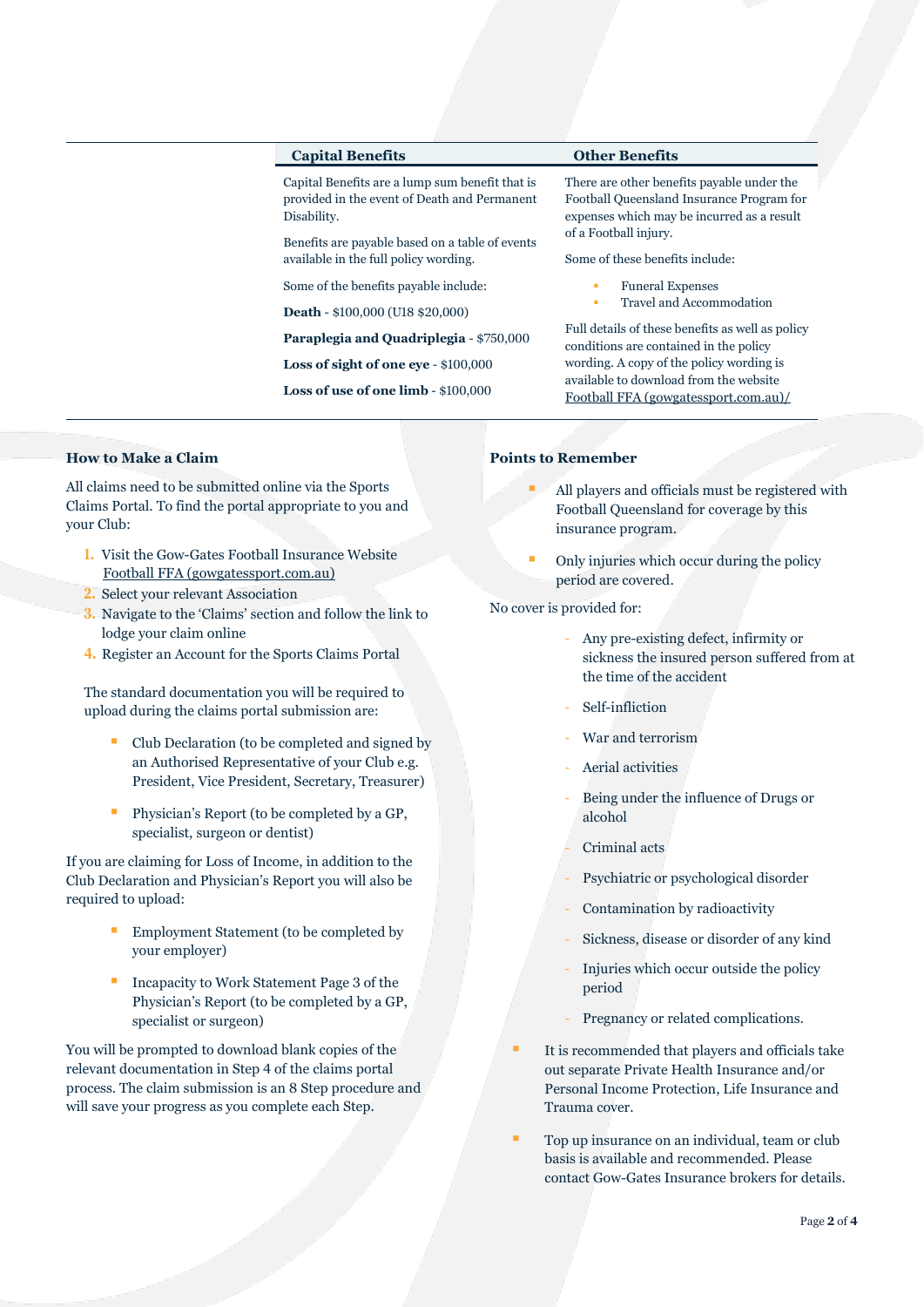# **Duty of Care Statement**

When you register to play with a Football Club, you are reminded that Football is a body contact sport. Potential, notwithstanding all safety guards, exists for a player to sustain injury. Players must therefore prepare themselves for the game by having a commitment to training and a high level of fitness.

As a measure of your club and Football Queensland's support to players and officials, they have arranged insurance cover as set out in this document and for your benefit and risk protection.

In addition to these policies all players and officials are encouraged to take out private health insurance, life insurance and 'top up' cover over and above that is outlined on the previous page to ensure individual needs and circumstances are met.

For any advice or additional insurance cover that you may require please contact Gow-Gates.

# **Who can I talk to about an issue or complaint?**

First talk to Gow-Gates, ask for claims staff for the Football Queensland Insurance Program.

If this does not resolve the matter or you are not satisfied with the way a complaint has been dealt with, you should contact the complaints manager on 02 8267 9999 or put your complaint in writing to info@gowgates.com.au or by mail at:

Complaints Officer

Gow-Gates Insurance Brokers GPO Box 4731

Sydney NSW 2001

Please mark the envelope "Notice of Complaint." We will endeavor to resolve your complaint quickly and fairly.

If your complaint cannot be resolved to your satisfaction within 21 days, you may have the right to refer the matter to the Australian Financial Complaints Authority (AFCA).